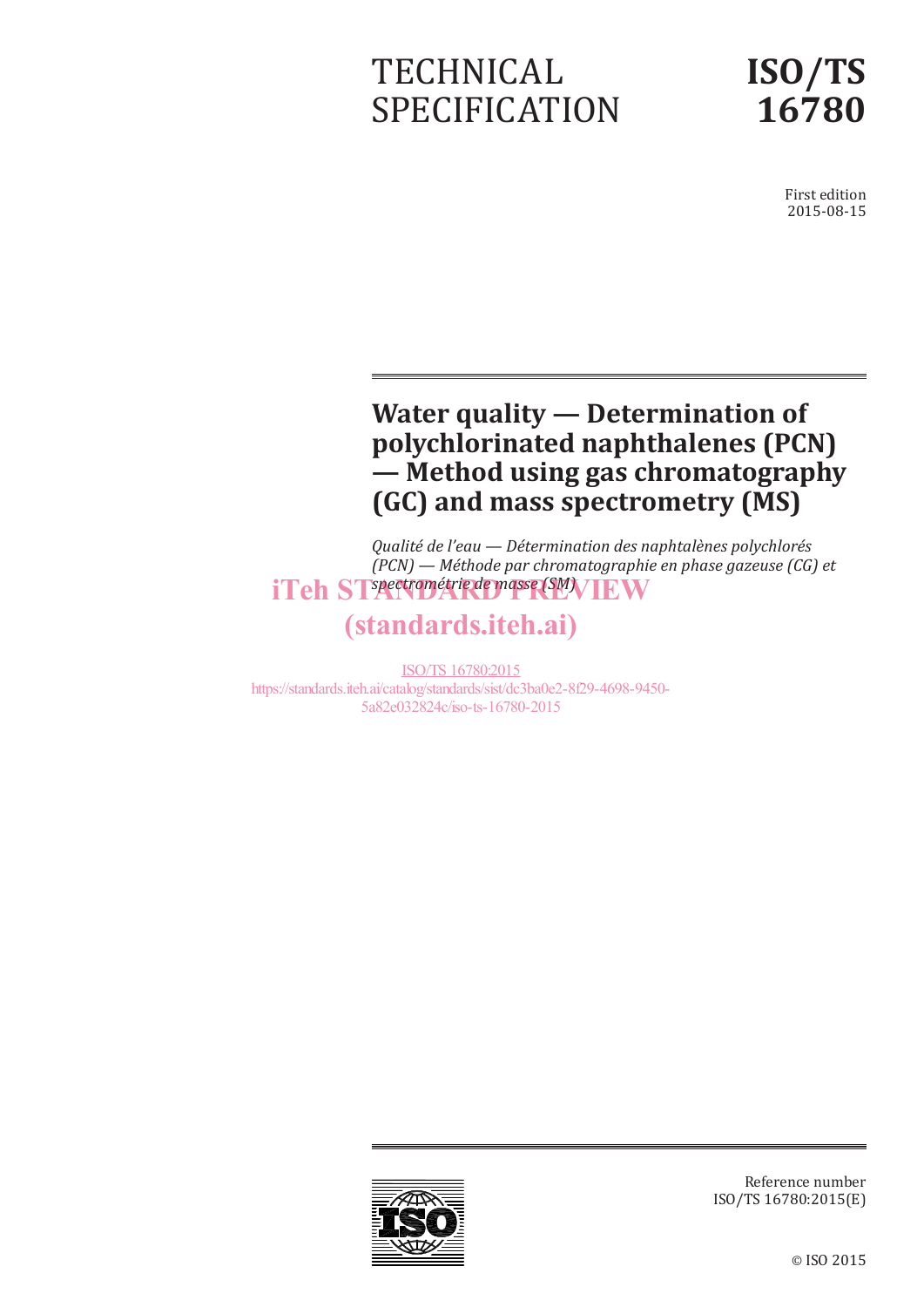# iTeh STANDARD PREVIEW (standards.iteh.ai)

ISO/TS 16780:2015 https://standards.iteh.ai/catalog/standards/sist/dc3ba0e2-8f29-4698-9450- 5a82e032824c/iso-ts-16780-2015



© ISO 2015, Published in Switzerland

All rights reserved. Unless otherwise specified, no part of this publication may be reproduced or utilized otherwise in any form or by any means, electronic or mechanical, including photocopying, or posting on the internet or an intranet, without prior written permission. Permission can be requested from either ISO at the address below or ISO's member body in the country of the requester.

ISO copyright office Ch. de Blandonnet 8 • CP 401 CH-1214 Vernier, Geneva, Switzerland Tel. +41 22 749 01 11 Fax +41 22 749 09 47 copyright@iso.org www.iso.org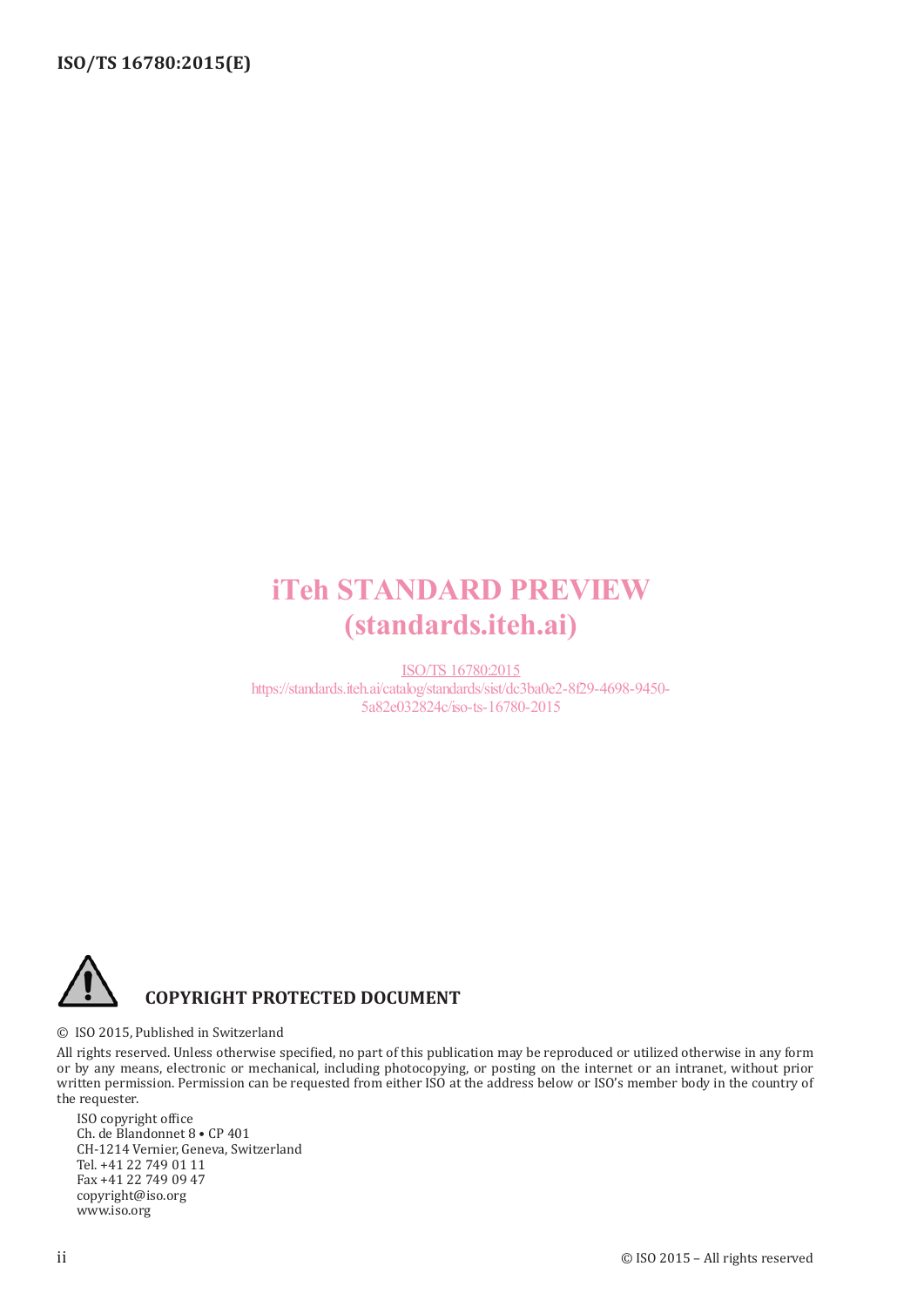# **Contents**

| I<br>×<br>۰, |
|--------------|
|--------------|

| 1                       |                                                              |                                                                                                                                                                   |  |
|-------------------------|--------------------------------------------------------------|-------------------------------------------------------------------------------------------------------------------------------------------------------------------|--|
| 2                       |                                                              |                                                                                                                                                                   |  |
| 3                       | 3.1<br>3.2                                                   |                                                                                                                                                                   |  |
| $\overline{\mathbf{4}}$ | 4.1<br>4.2<br>4.3<br>4.4                                     |                                                                                                                                                                   |  |
| 5                       |                                                              |                                                                                                                                                                   |  |
| 6                       |                                                              |                                                                                                                                                                   |  |
| 7                       |                                                              |                                                                                                                                                                   |  |
| 8                       | 8.1<br>8.2                                                   | Sample collection, preservation, storage and holding times <b>manually 19</b> 19                                                                                  |  |
| 9                       | 9.1<br>9.2<br>9.3<br>9.4<br>9.5                              | Quality assurance and Guality control. R.D. P.R.E.V.I.E.W.<br>General <b>Executive Constant Construction Constant Construction</b> 20                             |  |
| 10                      | 10.1<br>10.2<br>10.3<br>10.4<br>10.5<br>10.6<br>10.7<br>10.8 | Ion abundance ratios, minimum levels, signal-to-noise ratios, and absolute<br>10.8.1<br>10.8.2<br>10.8.3<br>10.8.4                                                |  |
| 11                      | 11.1<br>11.2<br>11.3                                         | Sample preparation 25<br>Preparation of aqueous samples containing 2 g/l of solid particulate material or less25<br>11.3.1<br>11.3.3                              |  |
| 12                      |                                                              | Extraction 26                                                                                                                                                     |  |
|                         | 12.1<br>12.2                                                 | Separating funnel extraction of filtrates and of aqueous samples that are visibly<br>Solid phase extraction (SPE) of samples containing less than 2 g/l suspended |  |
|                         |                                                              |                                                                                                                                                                   |  |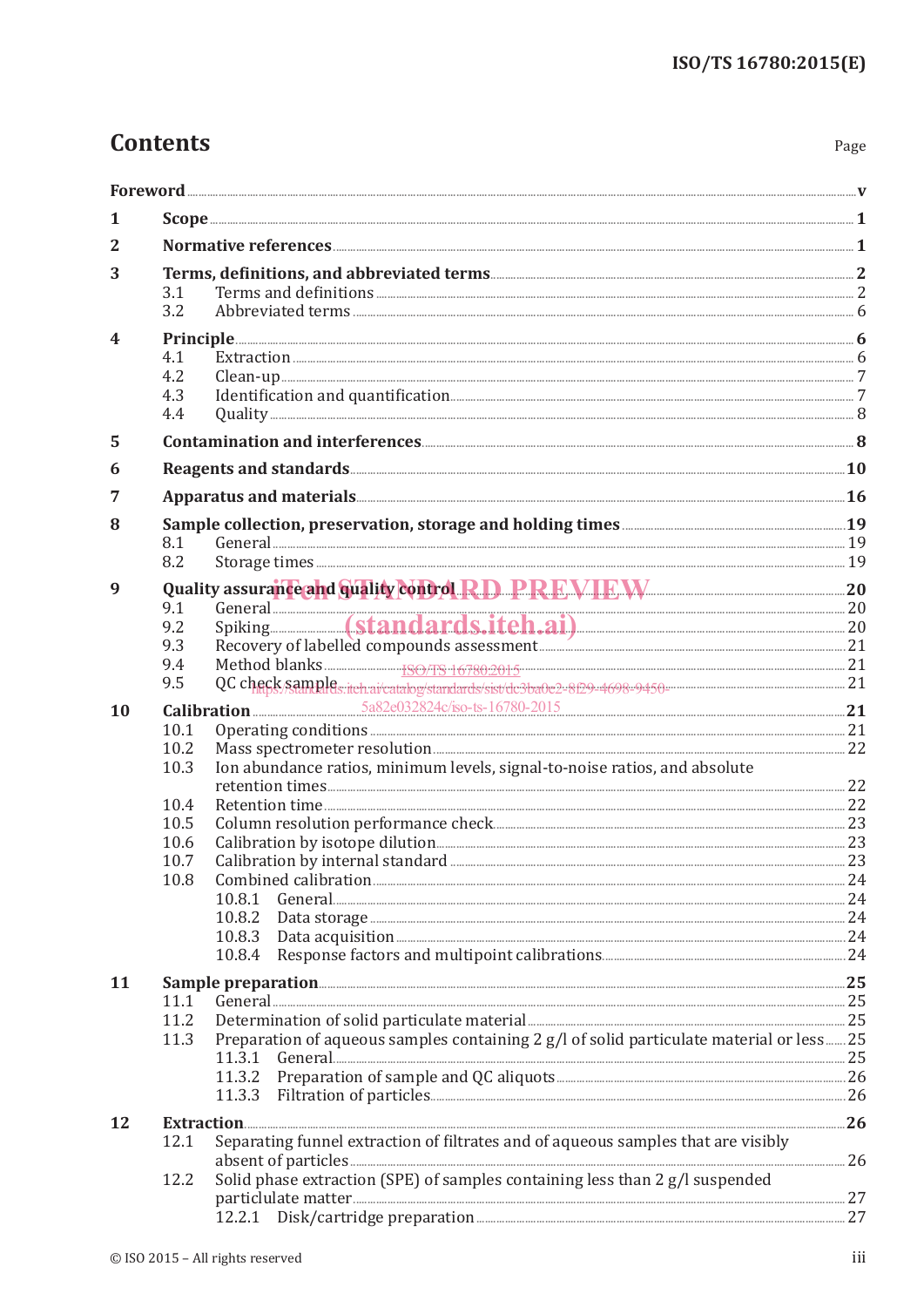|           |              | 12.2.2                                                                                                                                                                                                                        |  |
|-----------|--------------|-------------------------------------------------------------------------------------------------------------------------------------------------------------------------------------------------------------------------------|--|
|           | 12.3         |                                                                                                                                                                                                                               |  |
|           | 12.4         |                                                                                                                                                                                                                               |  |
|           |              | 12.4.1                                                                                                                                                                                                                        |  |
|           |              | 12.4.2                                                                                                                                                                                                                        |  |
|           |              | 12.4.3                                                                                                                                                                                                                        |  |
|           | 12.5         |                                                                                                                                                                                                                               |  |
|           |              |                                                                                                                                                                                                                               |  |
| 13        |              | General 21 31                                                                                                                                                                                                                 |  |
|           | 13.1<br>13.2 |                                                                                                                                                                                                                               |  |
|           | 13.3         |                                                                                                                                                                                                                               |  |
|           |              |                                                                                                                                                                                                                               |  |
|           |              |                                                                                                                                                                                                                               |  |
|           |              |                                                                                                                                                                                                                               |  |
|           | 13.4         |                                                                                                                                                                                                                               |  |
|           | 13.5         |                                                                                                                                                                                                                               |  |
|           | 13.6         |                                                                                                                                                                                                                               |  |
|           | 13.7         |                                                                                                                                                                                                                               |  |
| 14        |              | HRGC-HRMS analysis 35                                                                                                                                                                                                         |  |
|           | 14.1         |                                                                                                                                                                                                                               |  |
|           | 14.2         |                                                                                                                                                                                                                               |  |
|           | 14.3         |                                                                                                                                                                                                                               |  |
|           | 14.4         |                                                                                                                                                                                                                               |  |
|           |              |                                                                                                                                                                                                                               |  |
| 15        |              | 14.5 Blank 35<br>Qualitative determination (standards.itch.ai) 36                                                                                                                                                             |  |
| <b>16</b> |              | Quantitative determination<br>$\frac{150/15}{10^{11}}$ isotope dilution quantification<br>$\frac{1}{20}$                                                                                                                      |  |
|           | 16.1         | Isotope dilution quantification accretion started by started and the state of the started state of the started state of the started state of the started state of the started state of the started state of the started state |  |
|           | 16.2         |                                                                                                                                                                                                                               |  |
|           | 16.3         |                                                                                                                                                                                                                               |  |
|           | 16.4         |                                                                                                                                                                                                                               |  |
|           |              |                                                                                                                                                                                                                               |  |
|           | 16.5         | 16.4.2                                                                                                                                                                                                                        |  |
| 17        |              | Test report 39                                                                                                                                                                                                                |  |
|           |              |                                                                                                                                                                                                                               |  |
|           |              | Annex A (informative) Use of alternate mass spectrometry detectors (LRMS, MS-MS) 40                                                                                                                                           |  |
|           |              | Annex B (informative) Quality control and initial precision and recovery <b>Entity Control</b> 43                                                                                                                             |  |
|           |              | Annex C (informative) Calculation of toxic equivalents <b>Example 2016</b> 25                                                                                                                                                 |  |
|           |              | Annex D (informative) Pollution prevention <b>Example 2018</b> 46                                                                                                                                                             |  |
|           |              | Annex E (informative) Waste management <b>Example 2018</b> 27                                                                                                                                                                 |  |
|           |              |                                                                                                                                                                                                                               |  |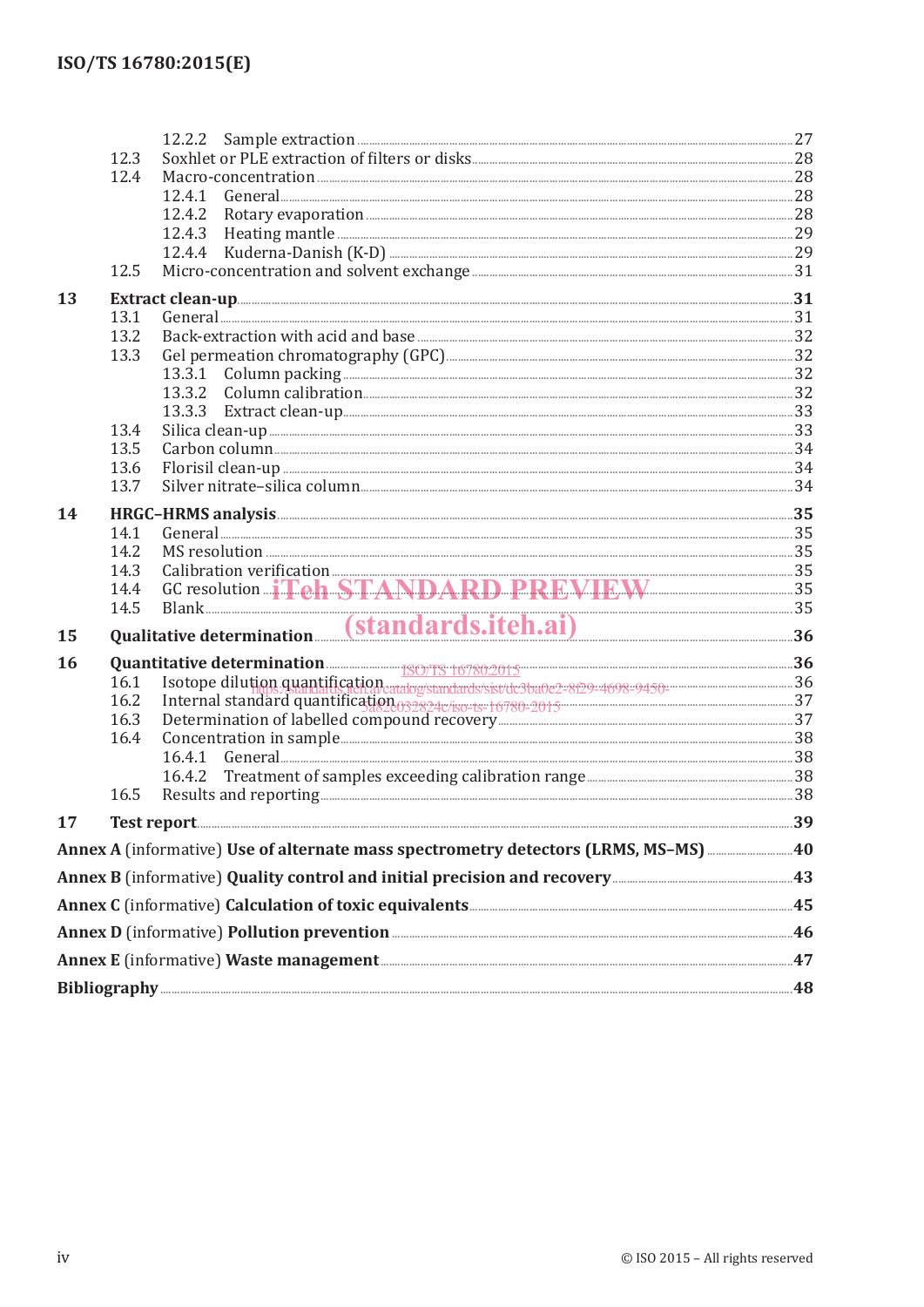# **Foreword**

ISO (the International Organization for Standardization) is a worldwide federation of national standards bodies (ISO member bodies). The work of preparing International Standards is normally carried out through ISO technical committees. Each member body interested in a subject for which a technical committee has been established has the right to be represented on that committee. International organizations, governmental and non-governmental, in liaison with ISO, also take part in the work. ISO collaborates closely with the International Electrotechnical Commission (IEC) on all matters of electrotechnical standardization.

The procedures used to develop this document and those intended for its further maintenance are described in the ISO/IEC Directives, Part 1. In particular the different approval criteria needed for the different types of ISO documents should be noted. This document was drafted in accordance with the editorial rules of the ISO/IEC Directives, Part 2 (see www.iso.org/directives).

Attention is drawn to the possibility that some of the elements of this document may be the subject of patent rights. ISO shall not be held responsible for identifying any or all such patent rights. Details of any patent rights identified during the development of the document will be in the Introduction and/or on the ISO list of patent declarations received (see www.iso.org/patents).

Any trade name used in this document is information given for the convenience of users and does not constitute an endorsement.

For an explanation on the meaning of ISO specific terms and expressions related to conformity assessment, as well as information about ISO's adherence to the WTO principles in the Technical<br>Barriers to Trade (TBT) see the following URL: Foreword - Supplementary information Barriers to Trade (TBT) see the following URL: Foreword - Supplementary information

The committee responsible for this document is ISO/TC 147, *Water quality*, Subcommittee SC 2, *Physical*, *chemical and biochemical methods*.

ISO/TS 16780:2015 https://standards.iteh.ai/catalog/standards/sist/dc3ba0e2-8f29-4698-9450- 5a82e032824c/iso-ts-16780-2015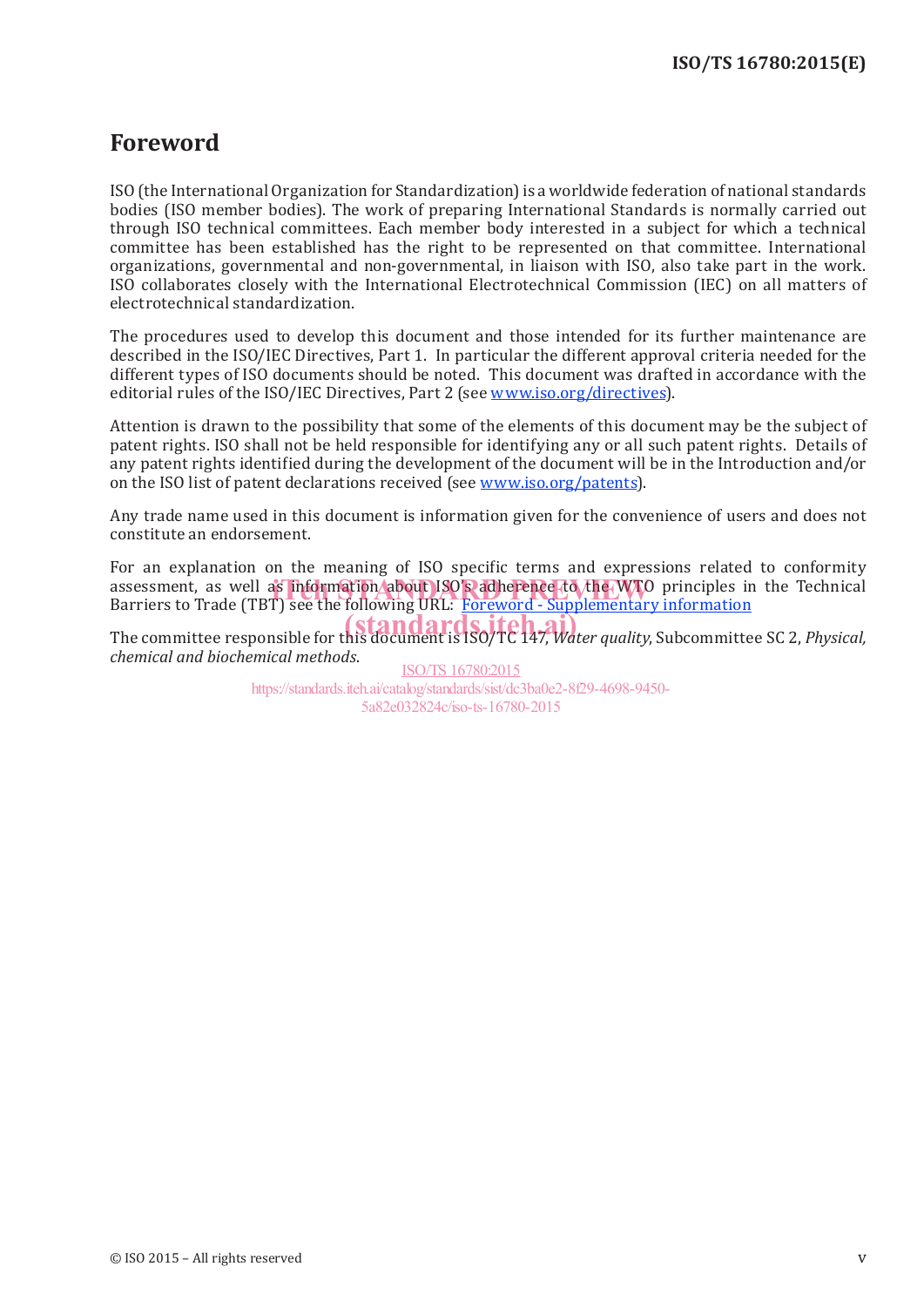# iTeh STANDARD PREVIEW (standards.iteh.ai)

ISO/TS 16780:2015 https://standards.iteh.ai/catalog/standards/sist/dc3ba0e2-8f29-4698-9450- 5a82e032824c/iso-ts-16780-2015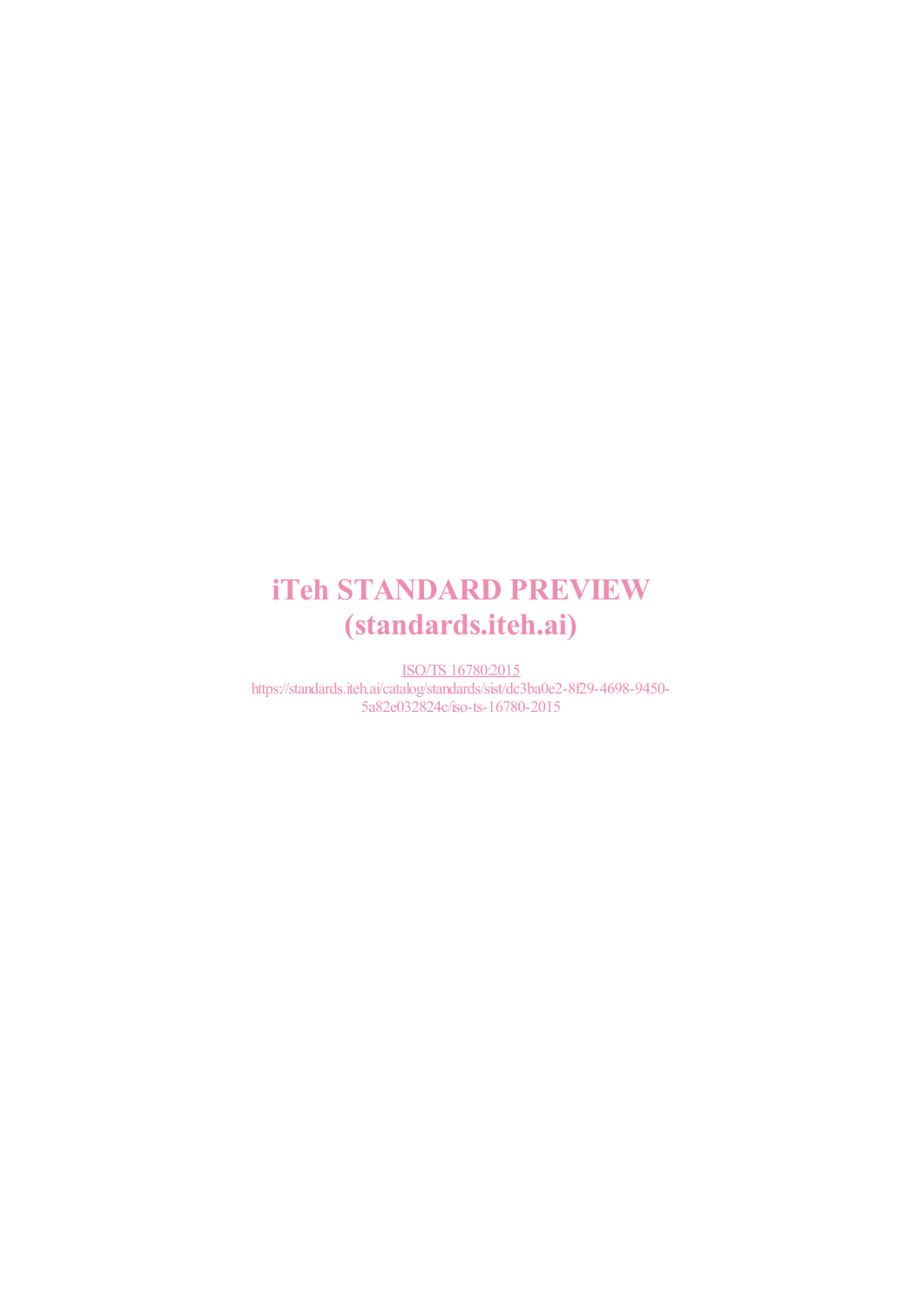# **Water quality — Determination of polychlorinated naphthalenes (PCN) — Method using gas chromatography (GC) and mass spectrometry (MS)**

**WARNING — Persons using this Technical Specification should be familiar with normal laboratory practice. This Technical Specification does not purport to address all of the safety problems, if any, associated with its use. It is the responsibility of the user to establish appropriate safety and health practices and to ensure compliance with any national regulatory conditions.**

**Attention is drawn to any relevant national safety regulations. A number of PCN congeners have dioxin-like properties and are toxic chemicals. All work with PCNs requires the utmost care; the national safety measures which correspond to those for toxic substances shall be strictly followed.**

**IMPORTANT — It is absolutely essential that tests conducted in accordance with this Technical Specification be carried out by suitably trained staff.**

# **1 Scope**

This Technical Specification specifies a method for the determination of polychlorinated naphthalenes (PCNs), where "poly" means "mono" to "octa", in waters and waste waters [containing less than 2 g/l solid particulate material (SPM)] using high resolution gas chromatography-high resolution mass solid particulate material (SPM)] using high resolution gas chromatography–high resolution mass spectrometry (HRGC–HRMS).

ISO/TS 16780:2015

NOTE 1 The congeners/analysed by this method are listed in Table 129-4698-9450-

(LRMS) and mass spectrometry–mass spectrometry (MS–MS) can be used.

The working range of the method is 20 pg/l to 8 ng/l. The method is optimized for PCNs, but can be modified to include other coplanar compounds such as polychlorinated dioxins and furans (PCDDs/PCDFs) and dioxin-like tetra- to heptachlorinated biphenyls (dlPCBs). This method can be used to determine PCNs in other matrices (e.g. biota, sediments, air); however, additional clean-up steps and techniques can be necessary for samples with high organic loadings. Low resolution mass spectrometry 5a82e032824c/iso-ts-16780-2015

NOTE 2 LRMS and MS–MS conditions are summarized in Annex A.

Both LRMS and MS–MS can be less selective than HRMS and there is a possibility of bias due to interfering compounds if these techniques are used.

The detection limits and quantification levels in this method are dependent on the level of interferences as well as instrumental limitations.

NOTE 3 The minimum levels (ML) in Table 4 are the levels at which the PCNs can typically be determined with no interferences present.

This method is performance based. The analyst is permitted to modify the method, e.g. to overcome interferences, provided that all performance criteria in this method are met.

NOTE 4 The requirements for establishing method validation or equivalency are given in Clause 9.

# **2 Normative references**

The following documents, in whole or in part, are normatively referenced in this document and are indispensable for its application. For dated references, only the edition cited applies. For undated references, the latest edition of the referenced document (including any amendments) applies.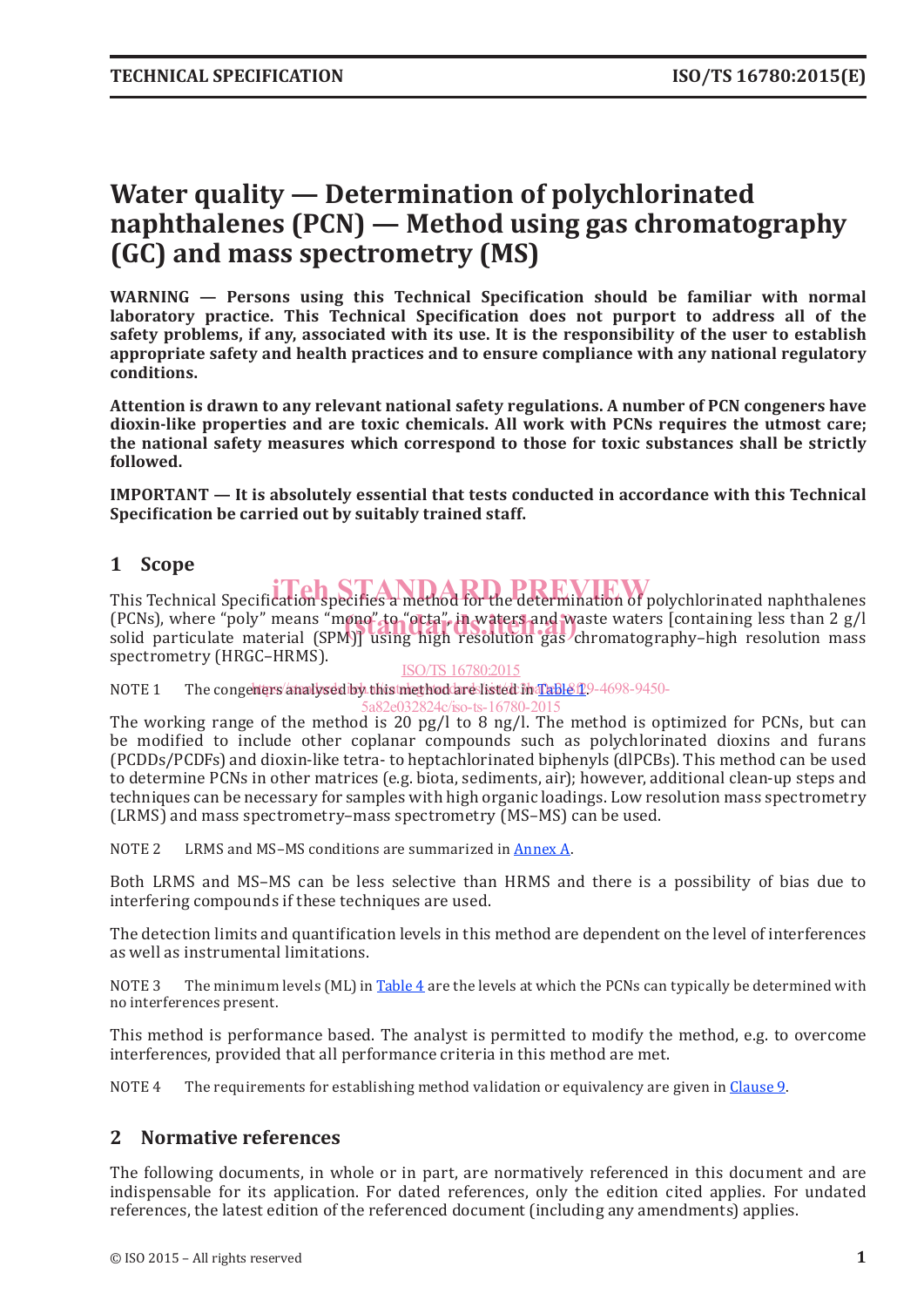ISO 3696, *Water for analytical laboratory use — Specification and test methods*

ISO 5667-1, *Water quality — Sampling — Part 1: Guidance on the design of sampling programmes and sampling techniques*

ISO 5667-3, *Water quality — Sampling — Part 3: Preservation and handling of water samples*

ISO 8466 (all parts)*, Water Quality* — *Calibration and evaluation of analytical methods and estimation of performance characteristics*

# **3 Terms, definitions, and abbreviated terms**

For the purposes of this document, the following terms, definitions, and abbreviated terms apply.

# **3.1 Terms and definitions**

**3.1.1 analyte** substance to be determined

EXAMPLE A polychlorinated naphthalene (PCN) congener tested for by the method specified in this Technical Specification.

| refinincu vy tir<br><b>DDDAVID</b> |                                                |                                    |  |  |  |
|------------------------------------|------------------------------------------------|------------------------------------|--|--|--|
| PCN No. (Reference[4])             | <b>Chlorine substitution</b>                   | CAS Registry No.                   |  |  |  |
| <b>Total MonoCNs</b>               | Mond congener total ds. Iten.a                 |                                    |  |  |  |
| 2                                  | 2-MonoCN                                       | $91 - 58 - 7$                      |  |  |  |
| <b>Total DiCNs</b><br>https://star | <u>Di congener total</u>                       | ards/sist/dc3ba0e2-8f29-4698-9450- |  |  |  |
| 6                                  | 1,5-DiCM82e032824c/iso-ts-16780-2015 1825-30-5 |                                    |  |  |  |
| <b>Total TriCNs</b>                | Tri congener total                             |                                    |  |  |  |
| 13                                 | 1,2,3-TriCN                                    | $50402 - 52 - 3$                   |  |  |  |
| <b>Total TetraCNs</b>              | Tetra congener total                           |                                    |  |  |  |
| 27                                 | 1,2,3,4-TetraCN                                | $20020 - 02 - 4$                   |  |  |  |
| 28                                 | 1,2,3,5-TetraCN                                | $53555 - 63 - 8$                   |  |  |  |
| 36                                 | 1,2,5,6-TetraCN                                | 67922-22-9                         |  |  |  |
| 42                                 | 1,3,5,7-TetraCN                                | $53555 - 64 - 9$                   |  |  |  |
| 46                                 | 1,4,5,8-TetraCN                                | 3432-57-3                          |  |  |  |
| 48                                 | 2,3,6,7-TetraCN                                | 34588-40-4                         |  |  |  |
| <b>Total PentaCNs</b>              | Penta congener total                           |                                    |  |  |  |
| 49                                 | 1,2,3,4,5-PentaCN                              | 67922-25-2                         |  |  |  |
| 50                                 | 1,2,3,4,6-PentaCN                              | $67922 - 26 - 3$                   |  |  |  |
| 52/60                              | $1, 2, 3, 5, 7$ -/                             | $53555 - 65 - 0/$                  |  |  |  |
|                                    | 1,2,4,6,7-PentaCN                              | 150224-17-2                        |  |  |  |
| 53                                 | 1,2,3,5,8-PentaCN                              | 150224-24-1                        |  |  |  |
| 54                                 | 1,2,3,6,7-PentaCN                              | 150224-16-1                        |  |  |  |
| <b>Total HexaCNs</b>               | Hexa congener total                            |                                    |  |  |  |
| 63                                 | 1,2,3,4,5,6-HexaCN                             | 58877-88-6                         |  |  |  |
| 64/68                              | $1, 2, 3, 4, 5, 7$ -/                          | $67922 - 27 - 4/$                  |  |  |  |
|                                    | 1,2,3,5,6,8-HexaCN                             | 103426-95-5                        |  |  |  |

# **Table 1 — PCNs determined by this method**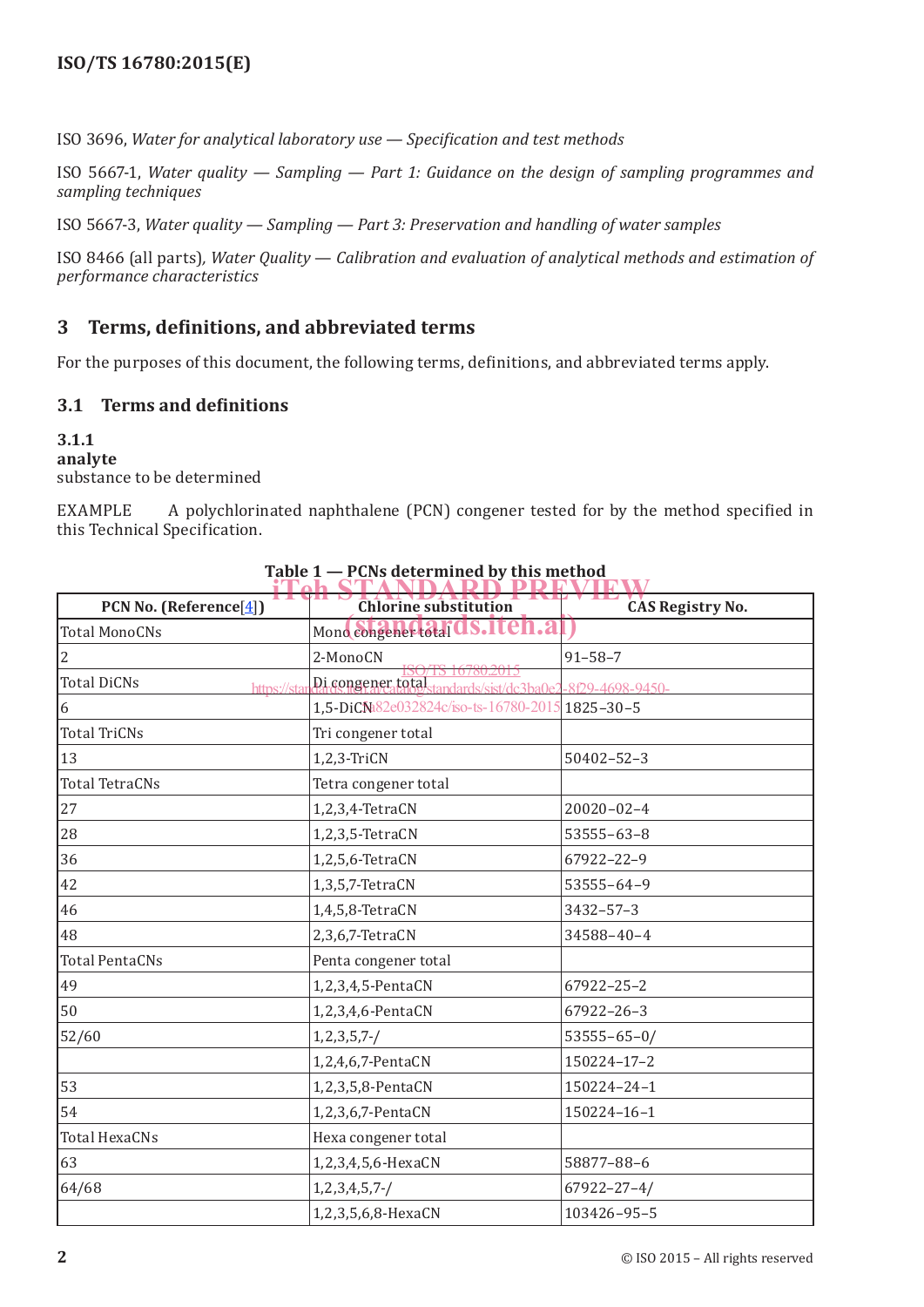| <b>PCN No. (Reference</b> $[4]$ ) | <b>Chlorine substitution</b> | <b>CAS Registry No.</b> |
|-----------------------------------|------------------------------|-------------------------|
| 66/67                             | $1,2,3,4,6,7$ -/             | $103426 - 96 - 6$       |
|                                   | 1,2,3,5,6,7-HexaCN           | 103426-97-7             |
| 69                                | 1,2,3,5,7,8-HexaCN           | $103426 - 94 - 4$       |
| 70                                | 1,2,3,6,7,8-HexaCN           | $17062 - 87 - 2$        |
| 71/72                             | $1,2,4,5,6,8-$ /             | $90948 - 28 - 0$        |
|                                   | 1,2,4,5,7,8-HexaCN           | 103426-92-2             |
| <b>Total HeptaCNs</b>             | Hepta congener total         |                         |
| 73                                | 1,2,3,4,5,6,7-HeptaCN        | 58863-14-2              |
| 74                                | 1,2,3,4,5,6,8-HeptaCN        | $58863 - 15 - 3$        |
| 75 (OctaCN)                       | 1,2,3,4,5,6,7,8-OctaCN       | $2234 - 13 - 1$         |

#### **Table 1** *(continued)*

Note: PCN numbering nomenclature is detailed in Reference[4]. The CAS Registry Number is a unique numerical identifier assigned by Chemical Abstracts Service (CAS) to every chemical substance described in the open scientific literature.

### **3.1.2**

### **calibration standard**

solution prepared from a secondary standard or stock solutions and used to calibrate the response of the instrument with respect to analyte concentration **iTeh STANDARD PREVIEW** 

[SOURCE: ISO 17858:2007, 3.1.2 — modified] (standards.iteh.ai)

#### **3.1.3**

# **calibration verification standard**

ISO/TS 16780:2015

**VER** midpoint calibration standard that is used to verify calibration https://standards.iteh.ai/catalog/standards/sist/dc3ba0e2-8f29-4698-9450- 5a82e032824c/iso-ts-16780-2015

[SOURCE: ISO 17858:2007, 3.1.3]

# **3.1.4**

#### **congener**

member of the same kind, class or group

[SOURCE: ISO 17858:2007, 3.1.5]

EXAMPLE Any one of the 75 individual PCNs.

# **3.1.5**

#### **critical pair**

pair of isomers that must be separated to a predefined degree (e.g. 50 % valley) to ensure chromatographic separation meets minimum quality criteria

[SOURCE: ISO 17858:2007, 3.1.6, modified — "50 %" replaces "25 %".]

### **3.1.6**

#### **dioxin-like isomer**

PCN for which a relative potency to 2,3,7,8-tetrachlorodibenzo-*p*-dioxin (TCDD) has been calculated see Table 2

| Compound      | <b>REP</b> |
|---------------|------------|
| 1,3,5,7CN(42) | 0,00001    |
| 1,2,5,6CN(36) | 0,00001    |

### **Table 2 — Examples of relative potencies**[16]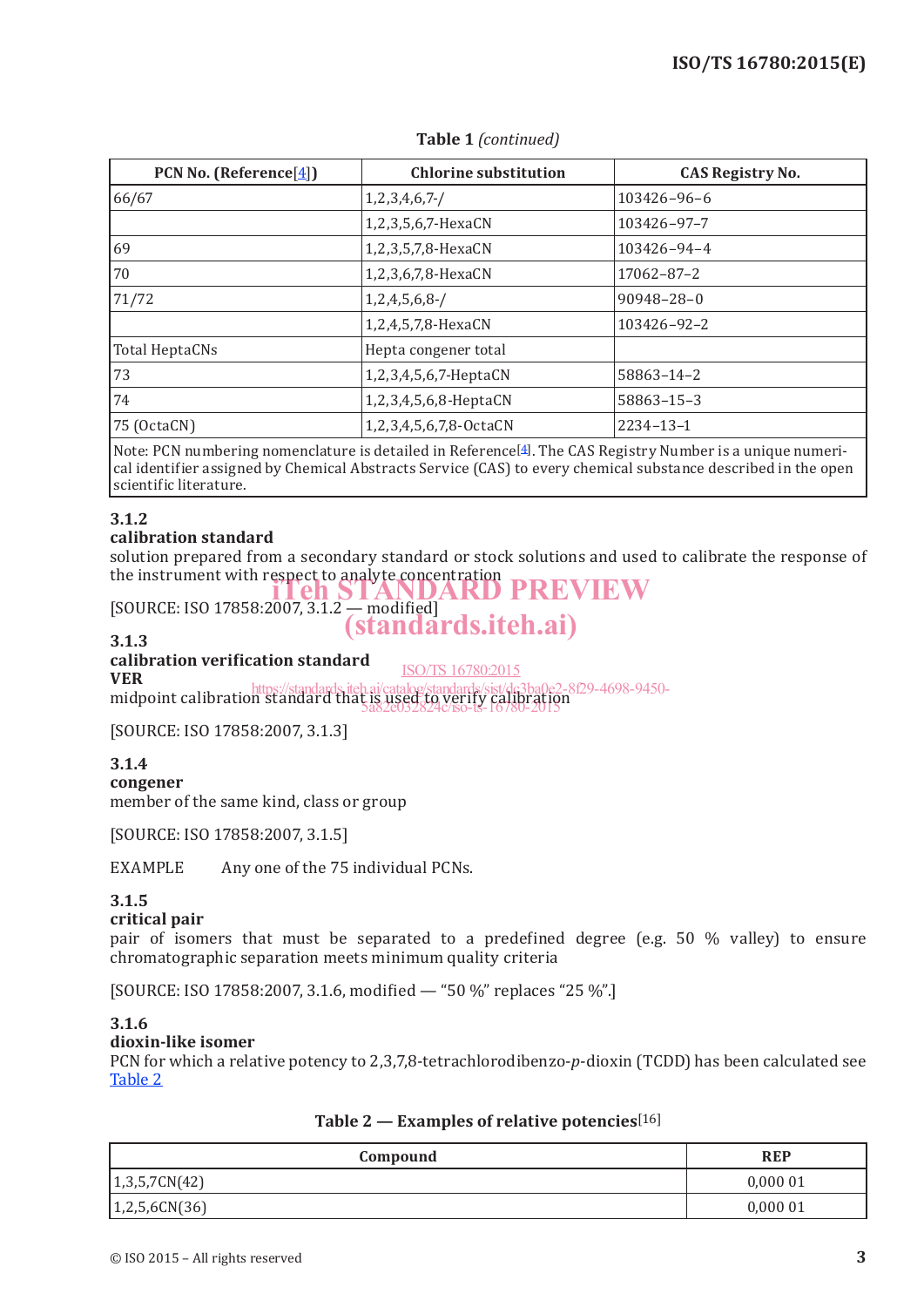#### **Table 2** *(continued)*

| Compound                                   | <b>REP</b>  |
|--------------------------------------------|-------------|
| 1,2,3,5CN(28)                              | 0,000 001   |
| 1,2,3,4CN(27)                              | 0,000 01    |
| 2,3,6,7CN(48)                              | 0,001       |
| 1,4,5,8CN(46)                              | 0,000 000 1 |
| 1,2,3,5,7CN/1,2,4,6,7CN(52/60)             | 0,0001      |
| 1,2,3,4,6CN(50)                            | 0,0001      |
| 1,2,3,6,7CN(54)                            | 0,0001      |
| 1,2,3,5,8CN(53)                            | 0,000 01    |
| 1,2,3,4,5CN(49)                            | 0,000 001   |
| 1,2,3,4,6,7CN/1,2,3,5,6,7CN(66/67)         | 0,01        |
| 1,2,3,4,5,7CN/1,2,3,5,6,8CN(64/68)         | 0,001       |
| 1,2,3,5,7,8CN(69)                          | 0,001       |
| 1,2,4,5,6,8CN/1,2,4,5,7,8CN(71/72)         | 0,001       |
| 1,2,3,4,5,6CN(63)                          | 0,001       |
| 1,2,3,6,7,8CN(70)                          | 0,01        |
| 1,2,3,4,5,6,7CN(73)                        | 0,01        |
| 1,2,3,4,5,6,8CN(74)                        | 0,01        |
| standards.iteh.ai<br>1,2,3,4,5,6,7,8CN(75) | 0,1         |

#### **3.1.7**

ISO/TS 16780:2015

**homologue group** complete group of isomers https://standards.iteh.ai/catalog/standards/sist/dc3ba0e2-8f29-4698-9450- 5a82e032824c/iso-ts-16780-2015

EXAMPLE Tetrachloronaphthalenes.

[SOURCE: ISO 17858:2007, 3.1.8 — modified]

#### **3.1.8**

#### **isotope dilution**

method using labelled (usually 13C) internal standards to correct for losses during sample preparation and analysis

[SOURCE: ISO 17858:2007, 3.1.9, modified — "13C" replaces "13C<sub>12</sub>".]

# **3.1.9**

### **method blank**

aliquot of reagent water free of analytes treated exactly as a sample through the complete analytical procedure including extraction, clean-up, identification and quantification including all relevant reagents and materials

[SOURCE: ISO 17858:2007, 3.1.11, modified — "free of analytes" replaces "that is".]

# **3.1.10**

# **recovery standard**

 $13C_{10}$ -labelled PCN added before injection into the GC, to monitor variability of instrument response, and determine recovery of surrogate/internal standards

Note 1 to entry: An alternate compound with similar properties can be used if a labelled PCN standard is not available.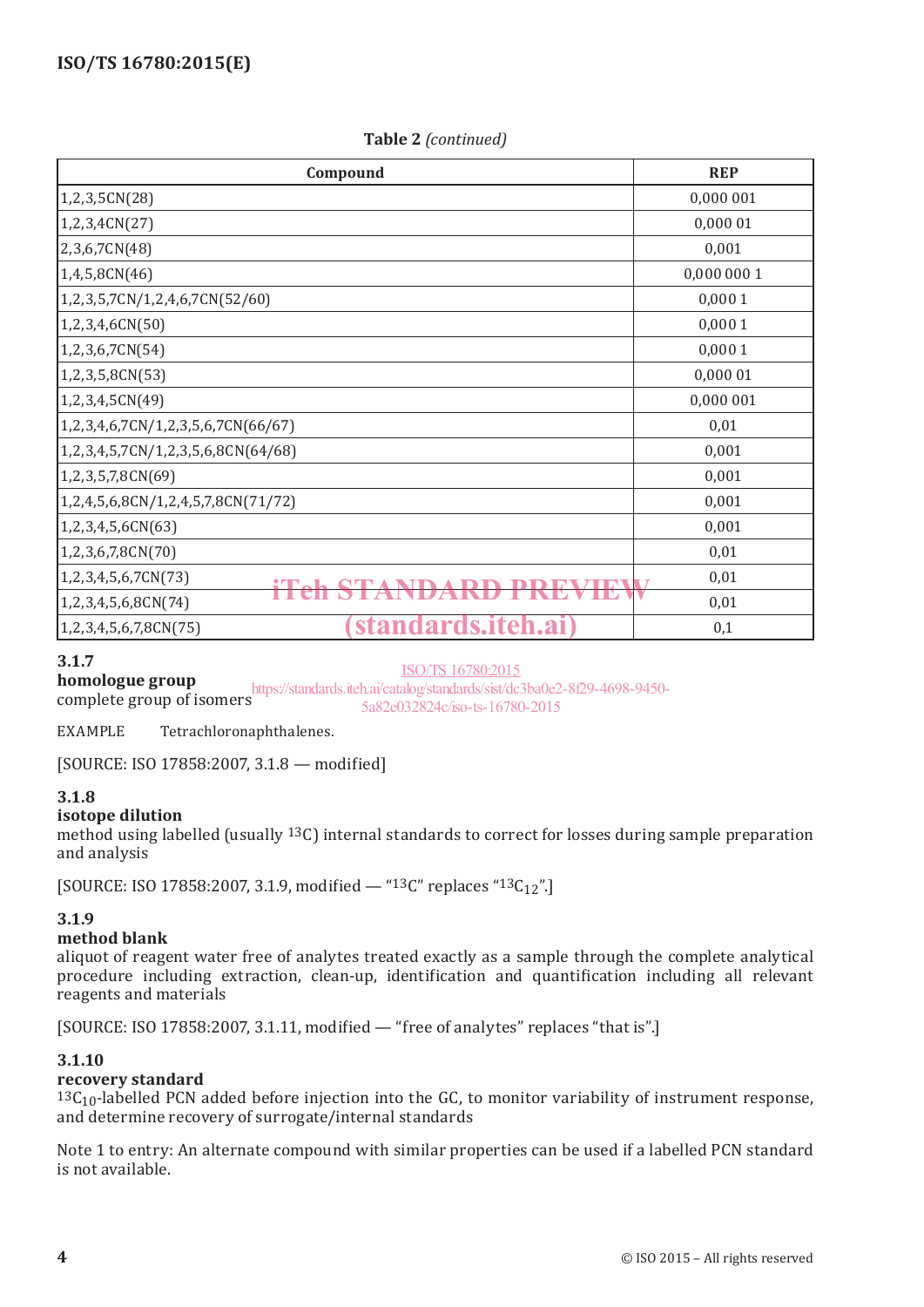#### **3.1.11 solid particulate material SPM suspended solids**

non dissolved particle matter present in the sample

#### **3.1.12 toxic equivalent factor TEF**

relative toxicity to 2,3,7,8-tetrachlorodibenzo-*p*-dioxin (TCDD)

[SOURCE: ISO 17858:2007, definition 3.1.17]

#### **3.1.13 toxic equivalent quantity TEQ**

sum of toxic equivalents of each individual congener

[SOURCE: ISO 17858:2007, 3.1.18]

### **3.1.14**

#### **surrogate standard**

**internal standard**

 $13C_{10}$ -labelled PCN added to the sample prior to analysis and used to correct for losses of the PCN analytes during sample extraction or clean-up

Note 1 to entry: Surrogate standards have the same chemical formula and structure as the analyte of interest.

### **3.1.15**

# (standards.iteh.ai)

 $13C_{10}$ -labelled PCN or analogue added to the sample prior to analysis and used to correct for losses of the PCN analytes during sample extraction of clean-up5

https://standards.iteh.ai/catalog/standards/sist/dc3ba0e2-8f29-4698-9450-

Note 1 to entry: Internal standards do not have the same structure as the analyte of interest but can or may not have the same chemical formula.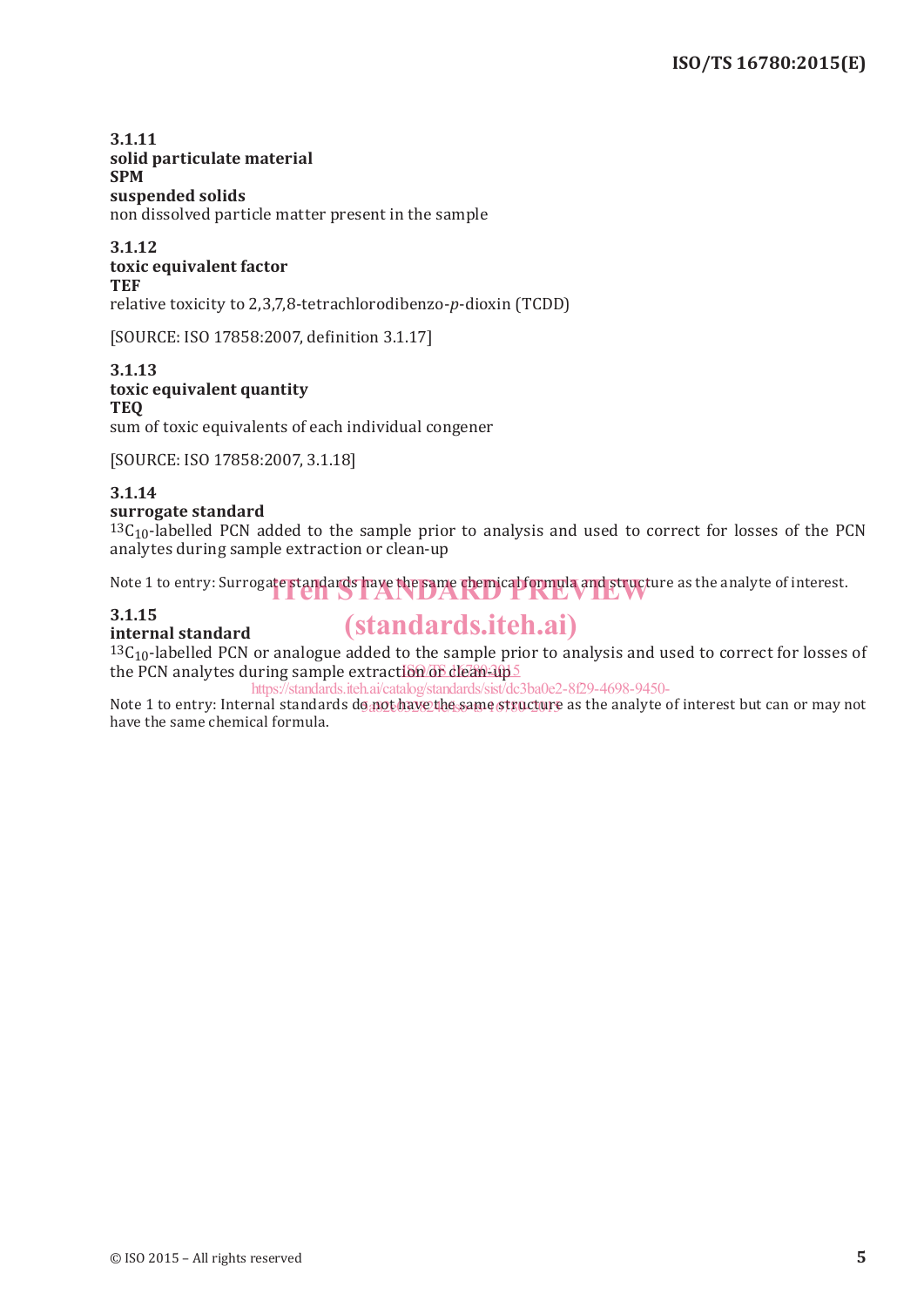# **ISO/TS 16780:2015(E)**

#### **3.2 Abbreviated terms**

| AR          | analytical reagent                                                                                              |
|-------------|-----------------------------------------------------------------------------------------------------------------|
| <b>CRM</b>  | certified reference material                                                                                    |
| GC-MS       | gas chromatography-mass spectrometry                                                                            |
| GPC         | gel permeation chromatography                                                                                   |
| <b>HPLC</b> | high performance liquid chromatography                                                                          |
| <b>HRGC</b> | high resolution gas chromatography                                                                              |
| <b>HRMS</b> | high resolution mass spectrometry                                                                               |
| <b>IPR</b>  | initial precision and recovery                                                                                  |
| <b>LRMS</b> | low-resolution mass spectrometry                                                                                |
| <b>MDL</b>  | method detection limit                                                                                          |
| ML          | minimum level                                                                                                   |
| PAR         | precision and recovery                                                                                          |
| <b>PCB</b>  | polychlorinated biphenyl ANDARD PREVIEW                                                                         |
| PCDD/PCDF   | polychlorinated dibenzo p-dioxin/dibenzofuean.ai)                                                               |
| <b>PCN</b>  | polychlorinated naphthalene                                                                                     |
| <b>PFK</b>  | perfluorokeroseneards.iteh.ai/catalog/standards/sist/dc3ba0e2-8f29-4698-9450-<br>5a82e032824c/iso-ts-16780-2015 |
| <b>PLE</b>  | pressurized liquid extractor                                                                                    |
| <b>SIM</b>  | selected ion monitoring                                                                                         |
| <b>SMS</b>  |                                                                                                                 |
|             | spiked matrix samples                                                                                           |
| <b>SPE</b>  | solid-phase extraction                                                                                          |
| <b>SPM</b>  | solid particulate material                                                                                      |
| <b>TEF</b>  | toxic equivalent factor                                                                                         |
| TEQ         | toxic equivalent quantity                                                                                       |
| <b>VER</b>  | calibration verification standard                                                                               |

# **4 Principle**

# **4.1 Extraction**

**4.1.1**  Stable isotopically labelled analogues of PCNs (diluted in a suitable solvent such as 2-propanone) are spiked into a  $\sim$ 1 l aqueous sample. Sample size can be adjusted in order to meet required detection limits and data quality objectives. Where available, a minimum of one labelled standard per homologue group should be used and the sample extracted using the procedures as specified in 4.1.2 or 4.1.3.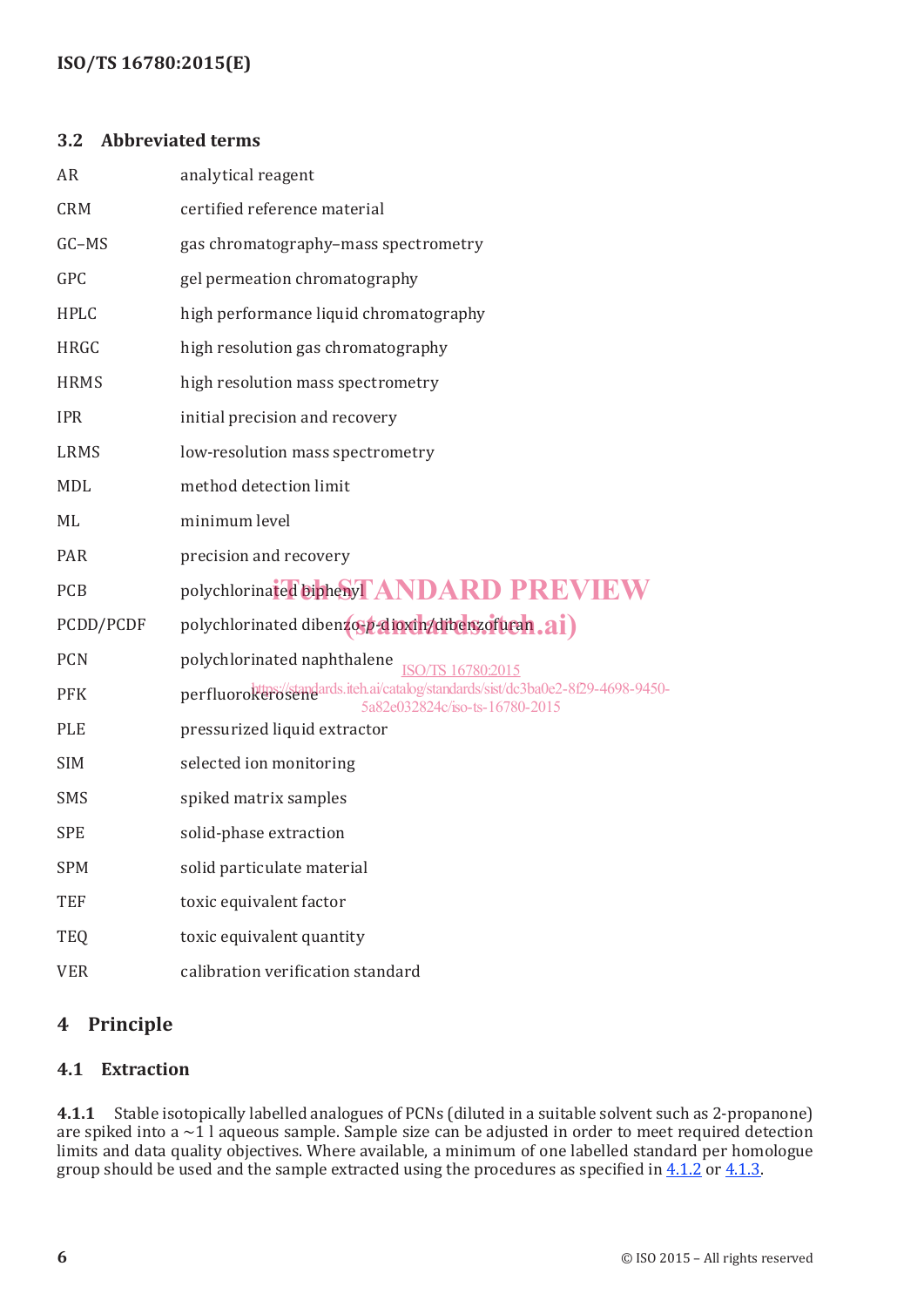**4.1.2**  Samples containing no visible particles are extracted using liquid/liquid extraction or by solid phase extraction (SPE) cartridge or disk. The extract is concentrated for clean-up.

**4.1.3**  Samples containing visible particles are vacuum filtered through a glass fibre filter. The filter is extracted in a Soxhlet extractor or a pressurized liquid extractor (PLE). The filtrate is extracted in a separating funnel. The extract is concentrated and combined with the Soxhlet extract prior to clean-up. Alternatively, the sample is vacuum filtered through a solid phase extraction (SPE) disk or cartridge. The disk is eluted with suitable solvent mixtures or extracted in a Soxhlet or a PLE, and the extract is concentrated for clean-up.

NOTE Other solvents and extraction techniques can be substituted, provided that all the performance criteria are met.

### **4.2 Clean-up**

After extraction, sample extracts are cleaned to remove interfering components. Sample clean-up procedures may include washes with acid or base, gel permeation, silica, Florisil1) and activated carbon chromatography. Due to the large number of potential interfering compounds, efforts should be taken to ensure unique identification and accurate quantification of as many PCN congeners as possible.

### **4.3 Identification and quantification**

An individual PCN is identified by comparing the GC retention time and ion abundance ratio of two exact masses monitored (see Table 3) with the corresponding retention time of a labelled internal exact masses monitored (see Table 3) with the corresponding retention time or a labelled internal<br>standard (isotope dilution) and the theoretical or acquired ion abundance ratio of the two exact masses. The isomers and congeners for which there are no labelled analogues (internal standard method) are The isomers and congeners for which there are no labelled analogues (internal standard method) are<br>identified when retention times or relative retention times and ion abundance ratios agree within predefined limits.

#### ISO/TS 16780:2015

NOTE Resolution of greater than or equal to 10 000 is recommended. High resolution gas chromatography– high resolution mass spectrometry (HRGC–HRMA) at a resolution of greater than or equal to 10 000 is at present required to achieve adequate sensitivity and selectivity, and to allow the use of some 13C labelled standards. Resolutions of less than 10 000 can be used for specific analytes groups (PCBs, PCNs) where the matrix and potential interferences such as chlordane and related compounds are well characterized.

| <b>Function</b><br>group | <b>Quantitation ions</b>         |                      | <b>Dwell</b> | <b>Delay</b> | <b>Theoretical</b> |                         |
|--------------------------|----------------------------------|----------------------|--------------|--------------|--------------------|-------------------------|
|                          | m/z                              | Compound             | ms           | ms           | isotopic<br>ratio  | <b>Acceptable range</b> |
|                          | 162,0236 <sup>a</sup> , 164,0208 | MonoCNs              | 50           | 10           | 0,33               | 0,17 to 0,48            |
| $\theta$                 | 195,9847 <sup>a</sup> , 197,9818 | <b>DiCNs</b>         | 50           | 10           | 0,65               | $0,50$ to $0,80$        |
|                          | 180,9888                         | PFK Lock Mass        | 30           | 10           |                    |                         |
|                          | 229,9457a, 231,9428              | TriCNs               | 50           | 10           | 1,02               | 0,87 to 1,17            |
| 1                        | 265,9038a, 263,9067              | TetraCNs             | 50           | 10           | 1,30               | 1,11 to 1,5             |
|                          | 275,9373a, 273,9402              | $13C_{10}$ -TetraCNs | 25           | 10           | 1,30               | $1,11$ to $1,5$         |
|                          | 268,9824                         | PFK Lock Mass        | 30           | 10           |                    |                         |
|                          |                                  |                      |              |              |                    |                         |

|  | Table 3 – Congener function groups and ions |  |  |  |  |
|--|---------------------------------------------|--|--|--|--|
|--|---------------------------------------------|--|--|--|--|

Most abundant ion.

b Injection standard.

NOTE When the availability of <sup>13</sup>C-labeled PCN standards is limited, <sup>13</sup>C-labeled PCB standards can be used as injection standards

<sup>1)</sup> Florisil is the trade name of a product supplied by US Silica Co. This information is given for the convenience of users of this document and does not constitute an endorsement by ISO of the product named. Equivalent products may be used if they can be shown to lead to the same results.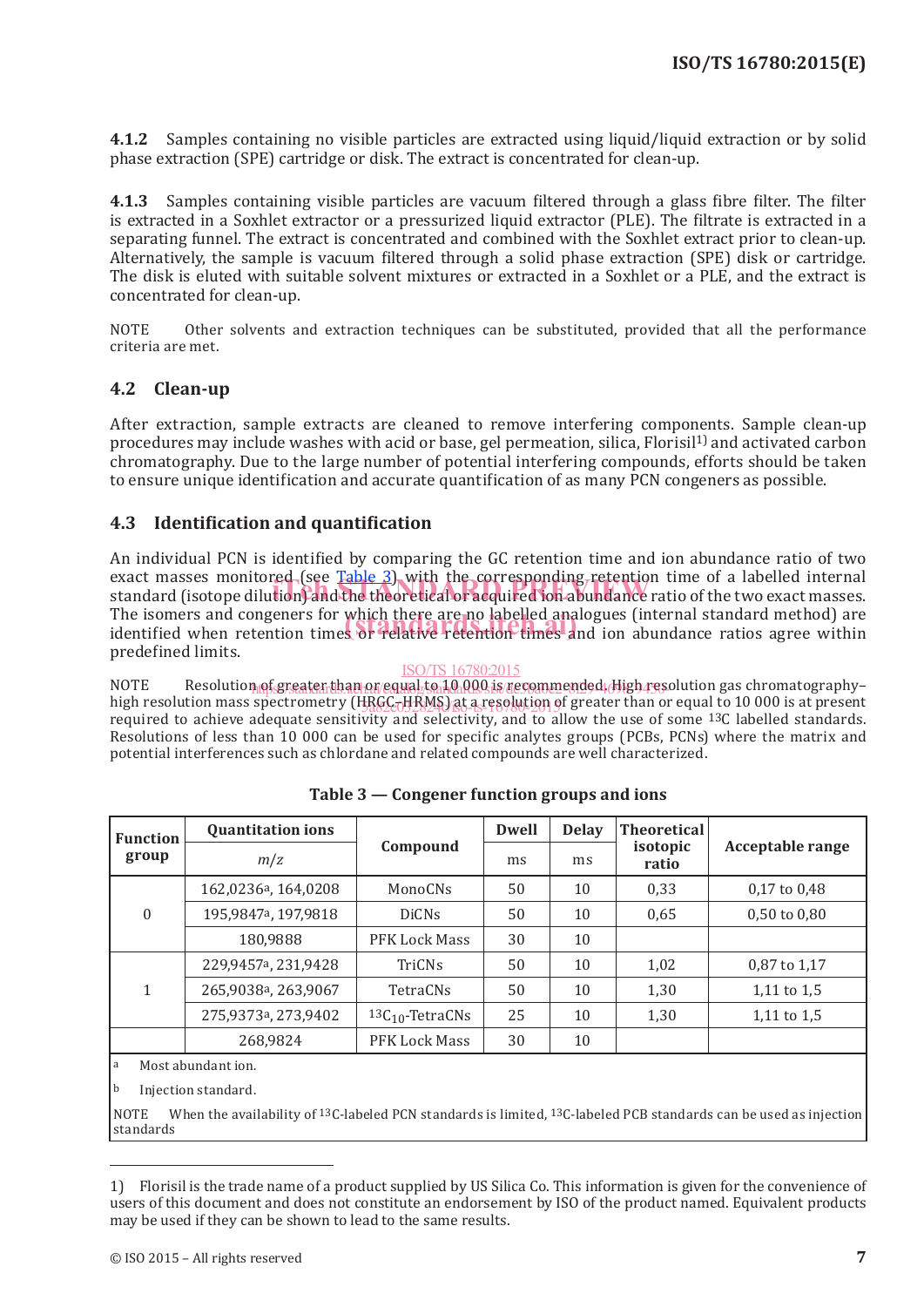| <b>Function</b>                       | <b>Quantitation ions</b>                                                                                                                         |                       | <b>Dwell</b> | <b>Delay</b> | <b>Theoretical</b> |                  |  |
|---------------------------------------|--------------------------------------------------------------------------------------------------------------------------------------------------|-----------------------|--------------|--------------|--------------------|------------------|--|
| group                                 | m/z                                                                                                                                              | Compound              | ms           | ms           | isotopic<br>ratio  | Acceptable range |  |
|                                       | 299,8648a, 297,8677                                                                                                                              | PentaCNs              | 50           | 10           | 1,62               | 1,38 to 1,86     |  |
| $\overline{2}$                        | 309,8983 <sup>a</sup> , 307,9013                                                                                                                 | $13C_{10}$ -PentaCNs  | 25           | 10           | 1,62               | 1,38 to 1,86     |  |
|                                       | 292,9824b                                                                                                                                        | PFK Lock Mass         | 30           | 10           |                    |                  |  |
|                                       | 333,8258 <sup>a</sup> , 335,8229                                                                                                                 | HexaCNs               | 50           | 10           | 1,23               | 1,01 to 1,45     |  |
| 3                                     | 343,8594a 345,8564                                                                                                                               | $13C_{10}$ -HexaCNs   | 25           | 10           | 1,23               | 1,01 to 1,45     |  |
|                                       | 337,9207 <sup>a</sup> ,335,9236                                                                                                                  | $13C_{12}$ -PentaCB b | 25           | 10           | 1,62               | 1,38 to 1,86     |  |
|                                       | 342,9792                                                                                                                                         | PFK Lock Mass         | 30           | 10           |                    |                  |  |
|                                       | 367,7868a, 369,7839                                                                                                                              | HeptaCNs              | 50           | 10           | 1,02               | 0,87 to 1,17     |  |
| 4                                     | 377,8204a, 379,8174                                                                                                                              | $13C_{10}$ HeptaCNs   | 50           | 10           | 1,15               | 0,98 to 1,32     |  |
|                                       | 380,9760                                                                                                                                         | PFK Lock Mass         | 30           | 10           |                    |                  |  |
|                                       | 403,7449a, 401,7479                                                                                                                              | <b>OctaCN</b>         | 50           | 10           | 1,15               | 0,98 to 1,32     |  |
|                                       | 413,7785a, 411,7814                                                                                                                              | $13C_{10}$ -OctaCN    | 25           | 10           | 1,15               | 0,98 to 1,32     |  |
| 5                                     | 405,8428a,407,8398                                                                                                                               | $13C_{12}$ -HeptaCB b | 25           | 10           | 1,02               | 0,87 to 1,17     |  |
|                                       | 392,9760                                                                                                                                         | PFK Lock Mass         | 30           | 10           |                    |                  |  |
| Most abundant ion.<br> a<br>iTeh STAI |                                                                                                                                                  |                       |              |              |                    |                  |  |
| b                                     | Injection standard.<br>$\mathcal{L}$ and $\mathcal{L}$ and $\mathcal{L}$ and $\mathcal{L}$ and $\mathcal{L}$ and $\mathcal{L}$ and $\mathcal{L}$ |                       |              |              |                    |                  |  |

**Table 3** *(continued)*

mection standard.<br>NOTE When the availability of <sup>13</sup>C-labeled PCN standards is limited, 13C-labeled PCB standards can be used as injection standards

# **4.4 Quality**

ISO/TS 16780:2015 https://standards.iteh.ai/catalog/standards/sist/dc3ba0e2-8f29-4698-9450- 5a82e032824c/iso-ts-16780-2015

The quality of the analysis is ensured through reproducible calibration and testing of the extraction, clean-up, and GC–MS systems. Interferences, biases and limitations should be determined and identified for each target analyte through intercalibration (round-robin) studies, certified reference materials (CRMs) and spiked matrix samples (SMSs). A series of quality control (QC) samples (CRM, SMS) should be analysed with each set of samples and monitored through control charting or other quality review procedures.

# **5 Contamination and interferences**

**5.1 Reagents**. Solvents, reagents, laboratory-ware, and other sample processing hardware can yield artefacts or elevated baselines causing misinterpretation of chromatograms. Check reagents for potential interfering compounds and clean and check laboratory-ware to ensure that analytes of interest are not present. Specific selection of reagents and purification may be required. When a clean reference matrix that simulates the sample matrix under test is not available, use reagent water  $(6.6)$  or a matrix that most closely resembles the sample.

**5.2 Clean laboratory-ware**, to meet the method blank requirements of this method (9.4).

An example of a cleaning procedure follows.

Dismantle laboratory-ware with removable parts, particularly separating funnels with fluoropolymer stopcocks, prior to detergent washing. Rinse laboratory-ware with solvent and wash with a detergent solution as soon after use as is practical. Sonication of laboratory-ware containing a detergent solution for approximately 30 s may aid in cleaning.